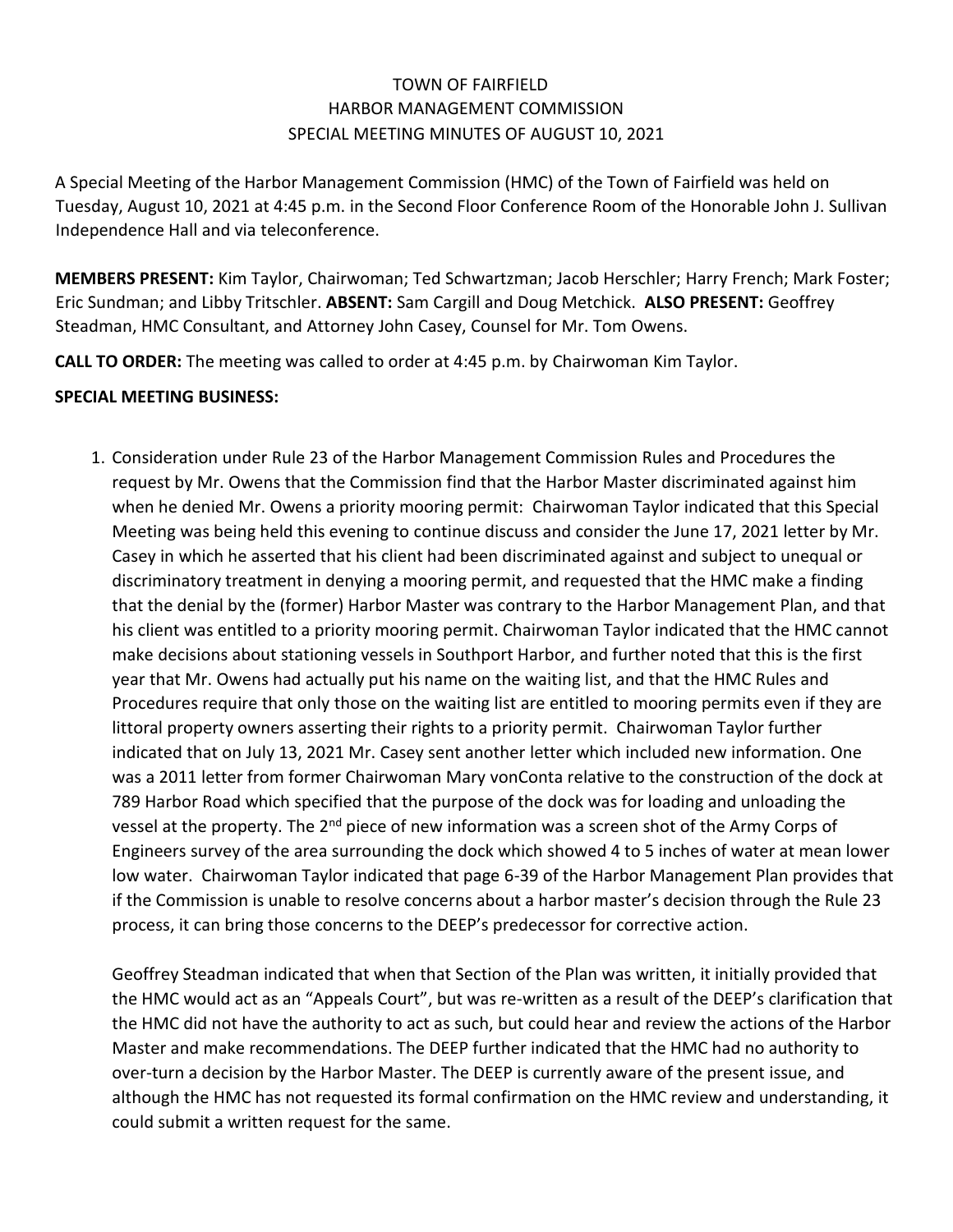Mr. Steadman indicated that the allegations that the applicant had been treated unfairly or targeted are not accurate, and that the HMC and Harbor Master have never disparaged or treated an applicant unfairly. Properties have different circumstances, and the Harbor Masters review each application, treats everyone fairly, and makes decisions based on the guidelines which have been established in the Harbor Management Plan.

Mr. Casey spoke on behalf of his client, and indicated that he had considered the history of Mr. Owens' interactions with the former Harbor Masters. Mr. Casey indicated that his client had been asked to provide information that other applicants had not, and was requesting that the HMC make a finding that the Harbor Master's decision was wrong. Mr. Casey noted that he had provided the HMC with information evidencing that the existing dock was not suitable for berthing a vessel of any size, that the Harbor Master had denied the request for a priority mooring on the basis that the dock was suitable for a vessel of any size, that the Harbor Master's reasons for the various denials had shifted, and further noted that he had communications with Kevin Zavoy of the DEEP. Mr. Casey reiterated that he was requesting that the HMC make a finding that the applicant is entitled to a priority mooring permit in accordance with the Harbor Management Plan.

Mr. Steadman indicated that the Harbor Master had a responsibility to review the policies in place relative to fair and reasonable access, and by asking questions relative to this application, was not illegally targeting Mr. Owens. Mr. Steadman further indicated that the HMC may wish to request that the DEEP confirm the HMC's understanding and interpretation of fair and reasonable access. Mr. Steadman clarified that he did speak with Mr. Zavoy's Supervisor, who was the appropriate person to review the matter, and was advised that the HMC can submit written questions; Mr. Steadman replied that the HMC may wish to do that after the August  $10<sup>th</sup>$  meeting.

The HMC discussed this matter at length in an attempt to find a resolution including alternatives, such as dredging options at the property, while recognizing that it cannot overturn the decision of the Harbor Master or direct that a permit be issued. The HMC also discussed fair and reasonable access, the history of the dock constructed by the former owner who had utilized the same for docking a 30' vessel during his possession of the property.